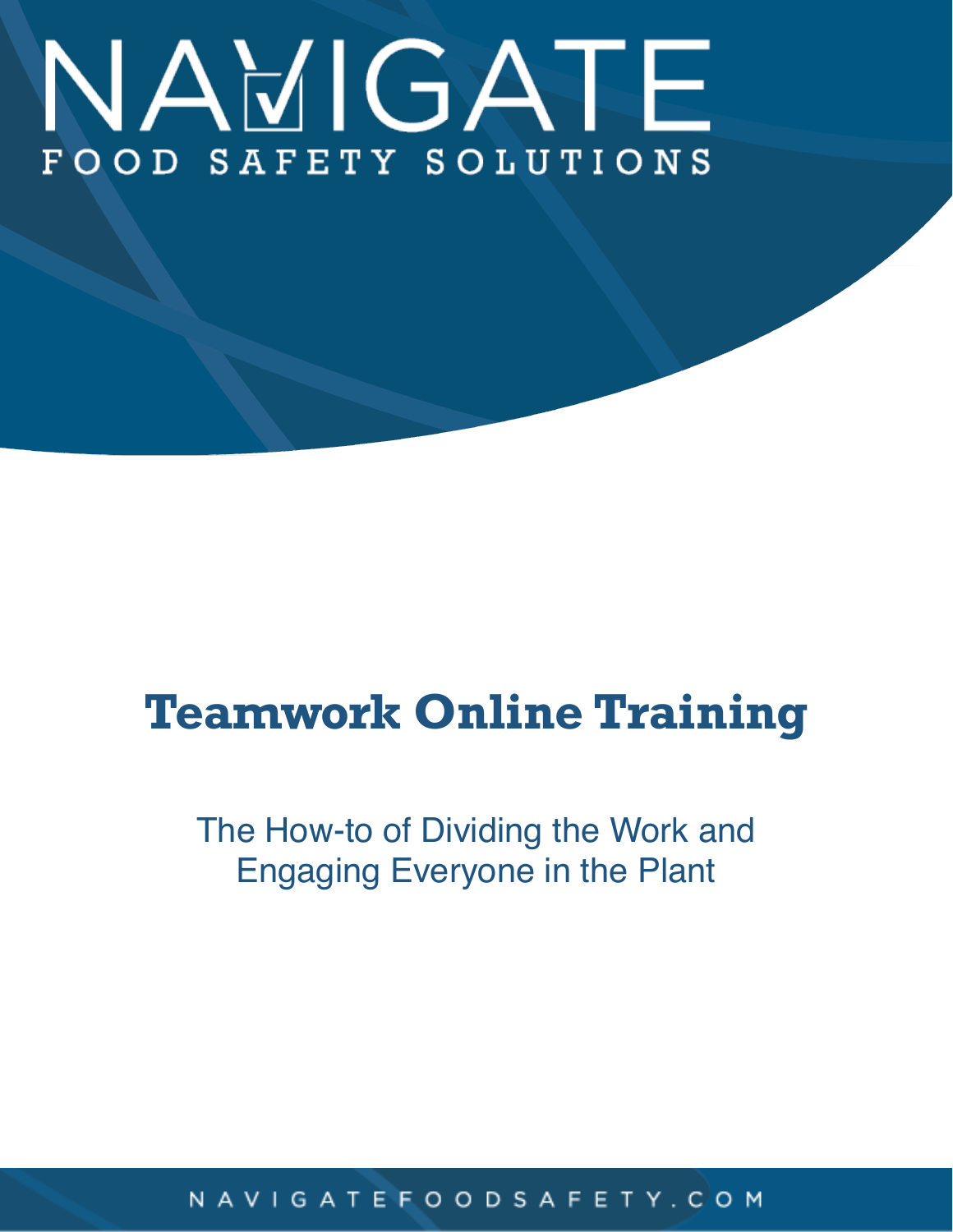# **Table of Contents**

| <b>Overview</b>                                | 3                        |
|------------------------------------------------|--------------------------|
| <b>Product Description</b>                     | 3                        |
| <b>Lesson Topics</b>                           | $\overline{\mathcal{A}}$ |
| <b>Who's This Training For?</b>                | 5                        |
| Why Would I Need This Training?                | 5                        |
| As a result of this course, you'll be able to: |                          |
| What's Included?                               | 6                        |

2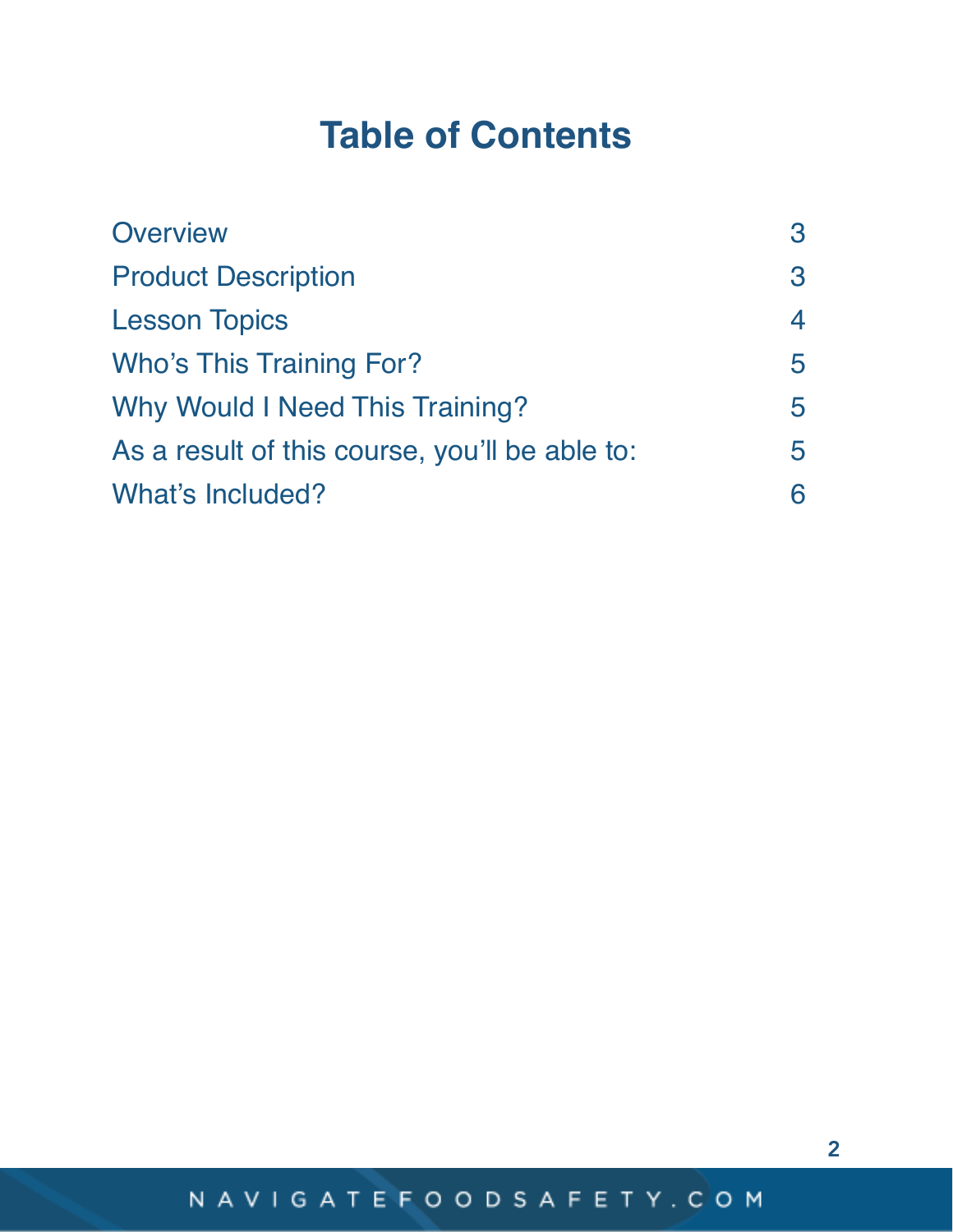## <span id="page-2-0"></span>**Overview**

| <b>Build the</b><br>Foundation | <b>Practical</b><br>Approach | <b>Food Safety Culture   Online Access   Price</b><br>Improvements | for 1 year    |          |
|--------------------------------|------------------------------|--------------------------------------------------------------------|---------------|----------|
| Step by step                   | Simple                       | Your team working                                                  | Watch the     | \$97 USD |
| instruction to                 |                              | explanations, together towards a                                   | lessons as    | per      |
| assign who                     | tools and                    | common goal                                                        | many times as | person * |
| holds what,                    | templates to                 |                                                                    | you need on   |          |
| when it comes                  | quide the                    |                                                                    | your own      |          |
| to food safety                 | process                      |                                                                    | schedule      |          |

\*Group rates available. Contact us via email at [info@navigatefoodsafety.com](mailto:info@navigatefoodsafety.com).

## <span id="page-2-1"></span>**Product Description**

Food-safe manufacturing doesn't happen by accident. It takes a team, and that means the entire team, working together with clear goals and an understanding of everyone's roles.

This training focuses on the underlying principles of food safety culture. It provides guidance on how to improve your team performance! Through step-bystep instructions, a downloadable workbook and tools & templates, you will learn how to break down the work and assign responsibilities and accountability in a way that makes sense.

## **WORK EFFECTIVELY AS A TEAM!**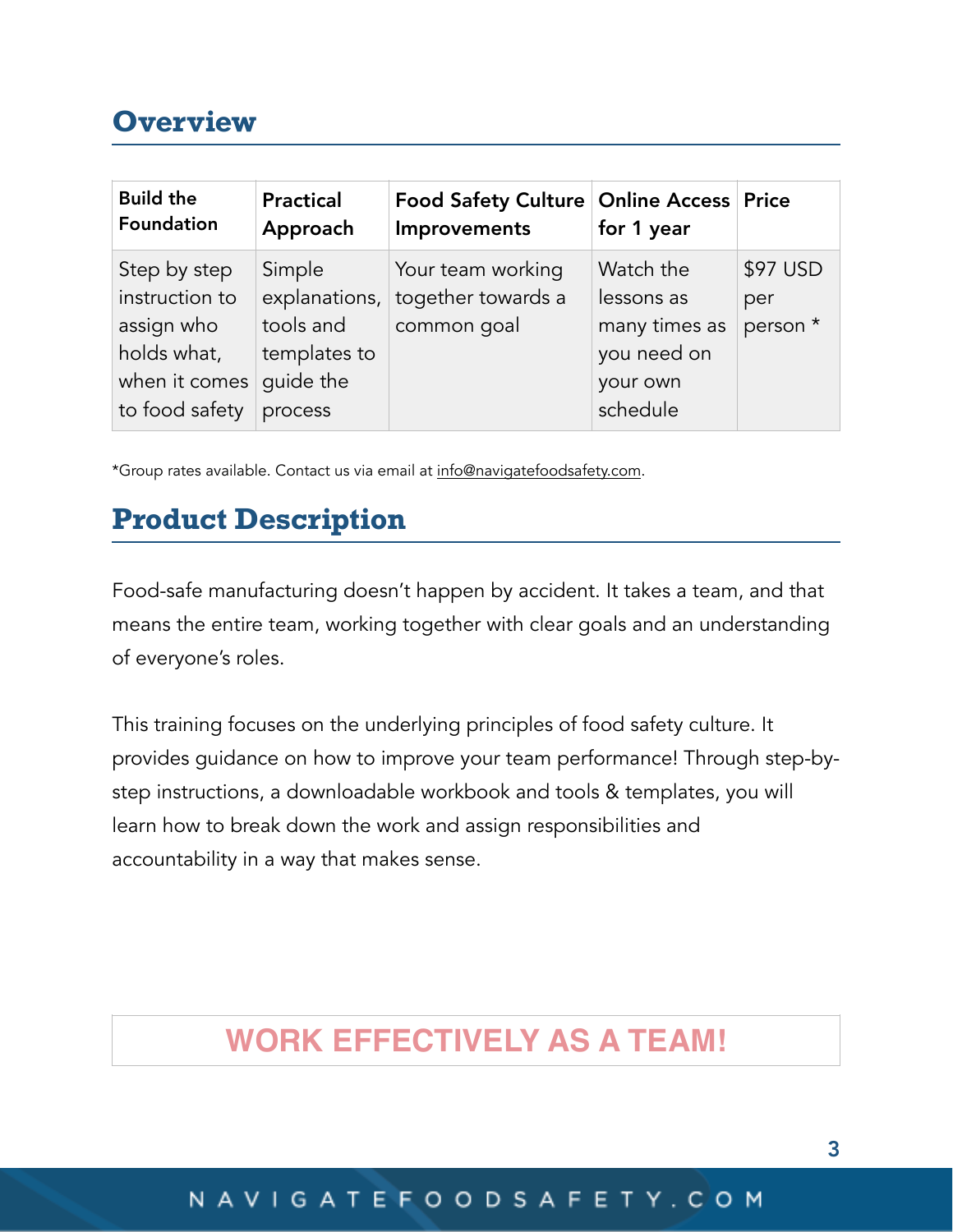#### <span id="page-3-0"></span>**Lesson Topics**

- **\* Introduction: Understanding the simple steps to improve food safety culture**
- Laying the Foundation: Exploring the natural flow of power and accountability in an organization
- Everybody's Responsible for Food Safety: Understanding essential rules the whole team must follow
- **K** Role of Food Safety Leader: Understanding how to coordinate the team's work
- **\*** The Hard Work of Managing Food Safety: Exploring the role of the Management Team in food safety
- Dividing the Work: Understanding Program Owners' Role
- With Ultimate Power Comes Ultimate Responsibility: Clarifying Upper

Management's Role

- **<sup>\*</sup>** The Missing Link: Exploring the role Supervisors play in Food Safety
- Getting the Work Done: The step by step of implementing the learnings
- **K** Review: Highlighting things you need to share with your team

#### N A V I G A T E F O O D S A F E T Y . C O M

4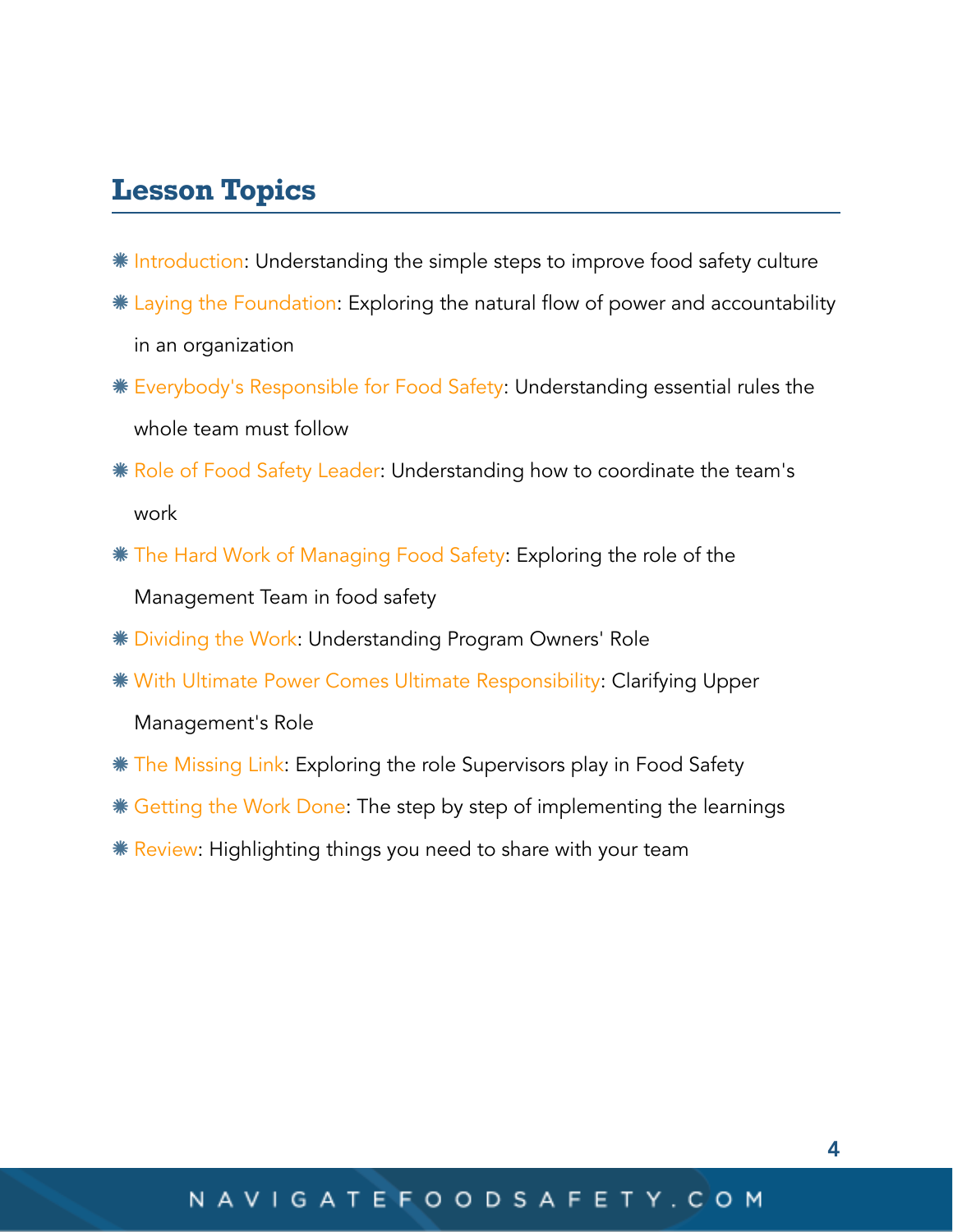## <span id="page-4-0"></span>**Who's This Training For?**

Everyone working at food manufacturing/processing plants - from Owners to Operators!

#### <span id="page-4-1"></span>**Why Would I Need This Training?**

Plants are much more likely to perform well when their people work effectively as a team. This course unpacks the role of everyone in the plant from owner to operator and all those in between. It includes simple steps to improve food safety culture and to work at being better every day. In fact, we've seen the most success when this training is taken by all members instead of select teams!

#### <span id="page-4-2"></span>**As a result of this course, you'll be able to:**

- **\* Work together to achieve meaningful work and have programs that are in line** with reality
- \* Understand how to harness the power of your whole team working on food safety
- **\*** Understand everyone's natural role in food safety
- **\*** Divide the work at the plant, based on each person's strength
- **K** Involve/Engage the whole team in food safety
- Understand how to align responsibility and authority

#### N A V I G A T E F O O D S A F E T Y . C O M